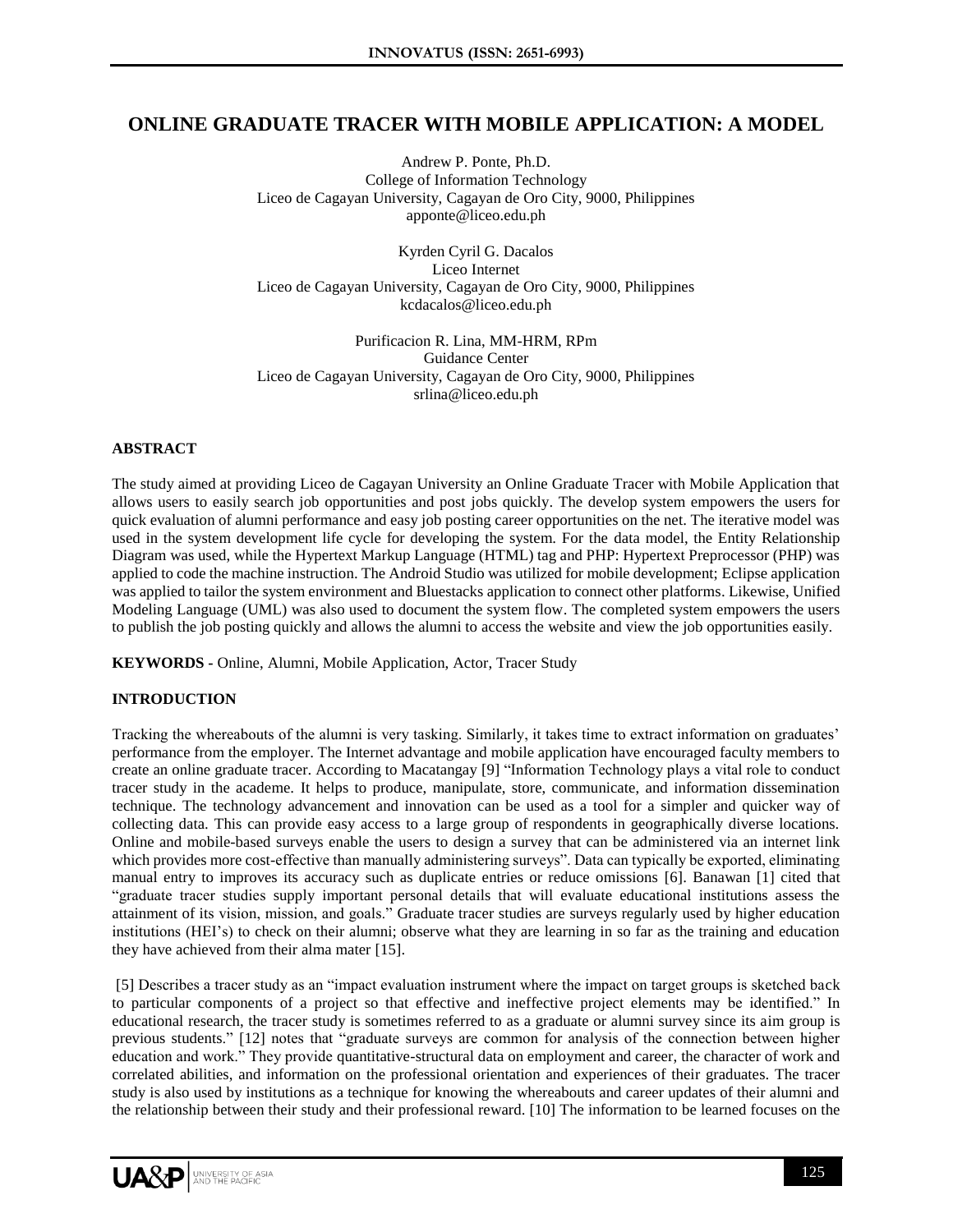knowledge of gaining employment and career improvement, and used to make whatever adaptations may be essential to increase the marketability of the qualifications and as a promotion tool for the institution's programs.

Even though the usual end of the course assessment can ask for the student to assess whether they have gained the knowledge and skills needed for fulfilling their objectives, there is little proof of this until the student has finished the entire course of study and has entered the workforce. By surveying a cohort of alumni from: a specific institution; profession; discipline; graduation date; the level of education; or a combination of these for comparative analysis, Schomburg presents examples of issues which can be addressed in tracer studies. Biographical data on "Where are our graduates now" may provide information on income, job title, nature of work, and years of service. He also believes that surveys should also contain information "about the kind of employment task the relationship between study and work, and professional values and job satisfaction." The information gained from survey items can be used by the graduate's alma mater and indeed other education stakeholders for core curriculum development and improvement.

[2] Cited that "institutions of learning set up consistent intervals of period to venture into the field and follow their alumni to find out what they are doing with the knowledge they gained and find out from them how best they think the institutions which trained them will be able to help them improved their acquired knowledge and skills through the development and innovation of curricula and course programs including school-based or work-based professional growth to live up to the expectations of the continuously changing technological and scientific working environment and company demands."

The online graduate tracer allows the alumni to search and view career opportunities thru the net. In like manner, industry partners can post employment and assess graduates. The proposed model will serve as a prototype for an interactive graduate tracer of Liceo de Cagayan University.

# **LITERATURE REVIEW**

Institutions involved in developing human resources through long and short term programs have the duty to keep track of the performance of their graduates to determine accountability and whether or not their programs have impacted on the individual, the institution, or the country. Tracer study constitutes one form of empirical study which provides valuable information for evaluating the results of the education and training of a specific institution of higher education [4].

[18], tracer study is designed to investigate the employability of graduates of the University. In addition, it focuses on the quality of higher education and the condition under which the graduates have been employed and its role in job-seeking, the length of time graduates took before getting employed and how their areas of work are related to the programs offered by the University.

[12] Cited that employer graduate surveys constitute one form of empirical study which can provide valuable information for evaluating the results of the education and training of a specific institution of higher education. This information may be used for further development of the institution in the context of quality assurance. The advanced approach for tracer studies which should enable the institution of higher education to get information to indicate possible deficits in a given educational program and to serve as a basis for future planning activities. Further, information on the professional success (career, status, income) of the graduates are needed as well as information on the relevance of knowledge and skills (relationship between knowledge and skills and work requirements, area of employment, professional position).

Higher education produces highly skilled manpower whose mandate is to drive the economy of the country. It is therefore critical to ensure that the university products are meeting the expectations of the business community. One of the requirements for quality management in higher education is the consideration of different perspectives when trying to assure quality of teaching and learning. In this context, tracer studies represent an inclusive tool for incorporating graduates' points of view. The relevancy of the curricula offered by the university depends very much on how its graduates are performing in the job market and employer perception of the type of products being produced by the university is critical [11].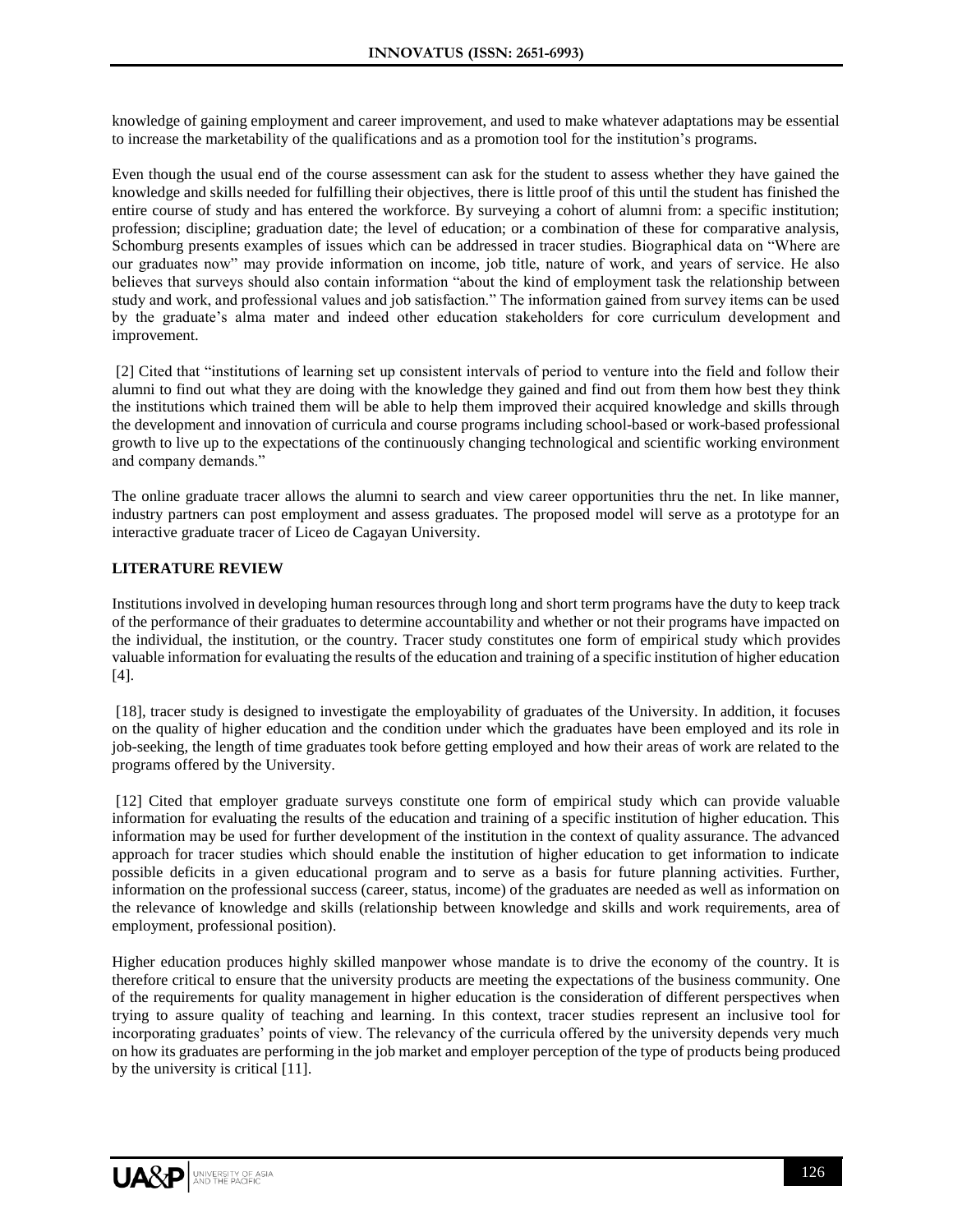## **METHODOLOGY**



**Figure 1. Context Level Data Flow Diagram**

Figure 1 is a macro view of the entire system with three entities directly interacting with the system, namely alumni, industry/company affiliates, and system administrator/LDCUAA. A data flow diagram is a representation of data movement in the system: it's used an initial step to create an overview of the system without going into great detail [19]. The alumni must register before using the system. They must fill out the registration form for the system to keep track of the record during system validation. After the registration, the system will verify the records in the server then alumni can access the system by typing the ID number and password. Likewise, the alumni can also update profile information. Furthermore, the alumni can view career opportunities posted by the industry. The industry can post jobs, feedback, and evaluate alumni. The system administrator/LDCUAA can approve alumni registration; also, they can register the industry/company affiliates for them to access the system. Users can use a browser or download the application to access the website. Given the access, the users can view career opportunities and post jobs to the system.



**Figure 2. Iterative and Incremental Model**

The development of the Online Graduate Tracer with Mobile Application followed the following cycles: (1) Requirements, (2) Design and Development, (3) Testing, and (4) Implementation. This approach is called the system development life cycle iterative and incremental model [16]. The procedure begins with necessities through the usage of iterative techniques that improve the methodology until the framework is figured it out. This also builds up a framework through repetitive series that alters structures and includes new functionalities.

#### **RESULTS AND DISCUSSION**

#### **System Implementation**

The online graduate website is an Internet page that uses software to create interactive experience of the users in searching, viewing, posting, and evaluating alumni. The website can be done for several reasons and by using various approaches to achieve this interactivity. Also, online graduate website allows users to go beyond simply reading the text and viewing images. Instead, this type of website can allow the users to modify the way in which the website displays or permit the user to create custom activities. Furthermore, mobile application platform gives alumni an advantage in utilizing the web and internet technologies.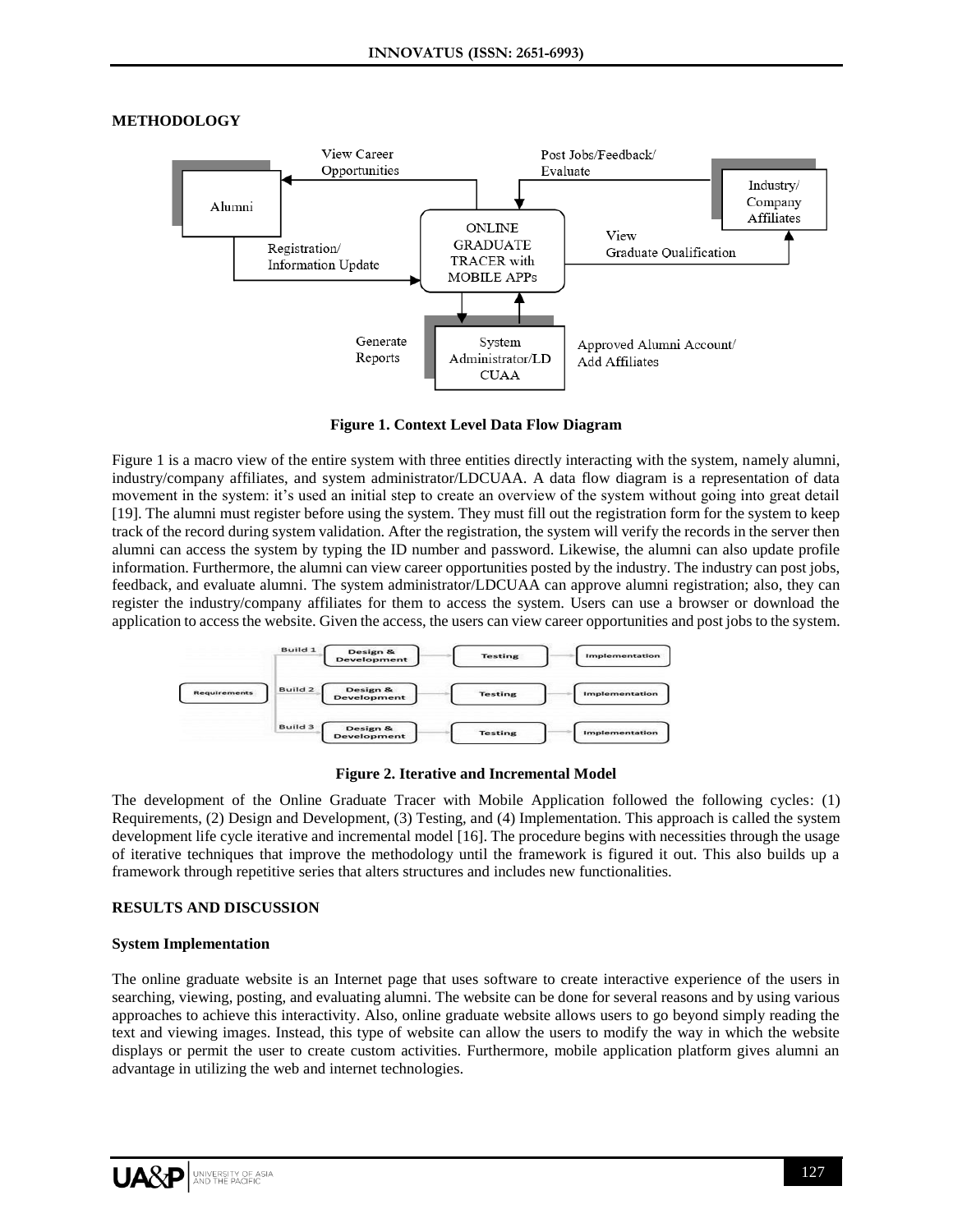This section presents the system design of Unified Modeling Language.

**Use Case Diagram.** It is a graphic demonstration that describes interactions of the system from the user's point of view. Also, it defines the different functionalities of the system and how the user is going to interconnect with those functionalities. Likewise, use case diagram is composed of use cases that are symbolized by ovals containing the names of the use case. Actors are characterized using lines with the name of the actor written beneath the line. To signify an actor's participation in a system, a line is drawn between the actor and the use case [15].



**Figure 3. Use Case Diagram for Alumni/Industry/Company Affiliates**

The figure 3 is a use case diagram of the study that represents the actor privileges in the system. The above diagram has two actors (alumni and industry/company affiliates) with eight uses cases, namely login, registration, information update, view career opportunities, view graduate qualification, post career opportunities, evaluation, and logout. Alumni has privileges in accessing the system such as login, registration, information update, view career opportunities, and logout while industry/company affiliates has allowed to view graduate qualification, post career opportunities, evaluation, and logout.



**Figure 4. Use Case Diagram for System Administrator/LDCUAA**

The figure 4 has only one actor (system administrator/LDCUAA) with five use cases as its privileges in accessing the system, namely login, approved alumni registration, register affiliates, generate reports, and logout.

**Use Case Description.** It is a list of actions that define the interactions between a role and a system to achieve a goal. Also, it's a written description of how users will perform tasks on the website. It outlines, from a user's point of view, a system's behavior as it responds to a request. Each use case is represented as a sequence of simple steps, beginning with a user's goal and ending when that goal is fulfilled [17].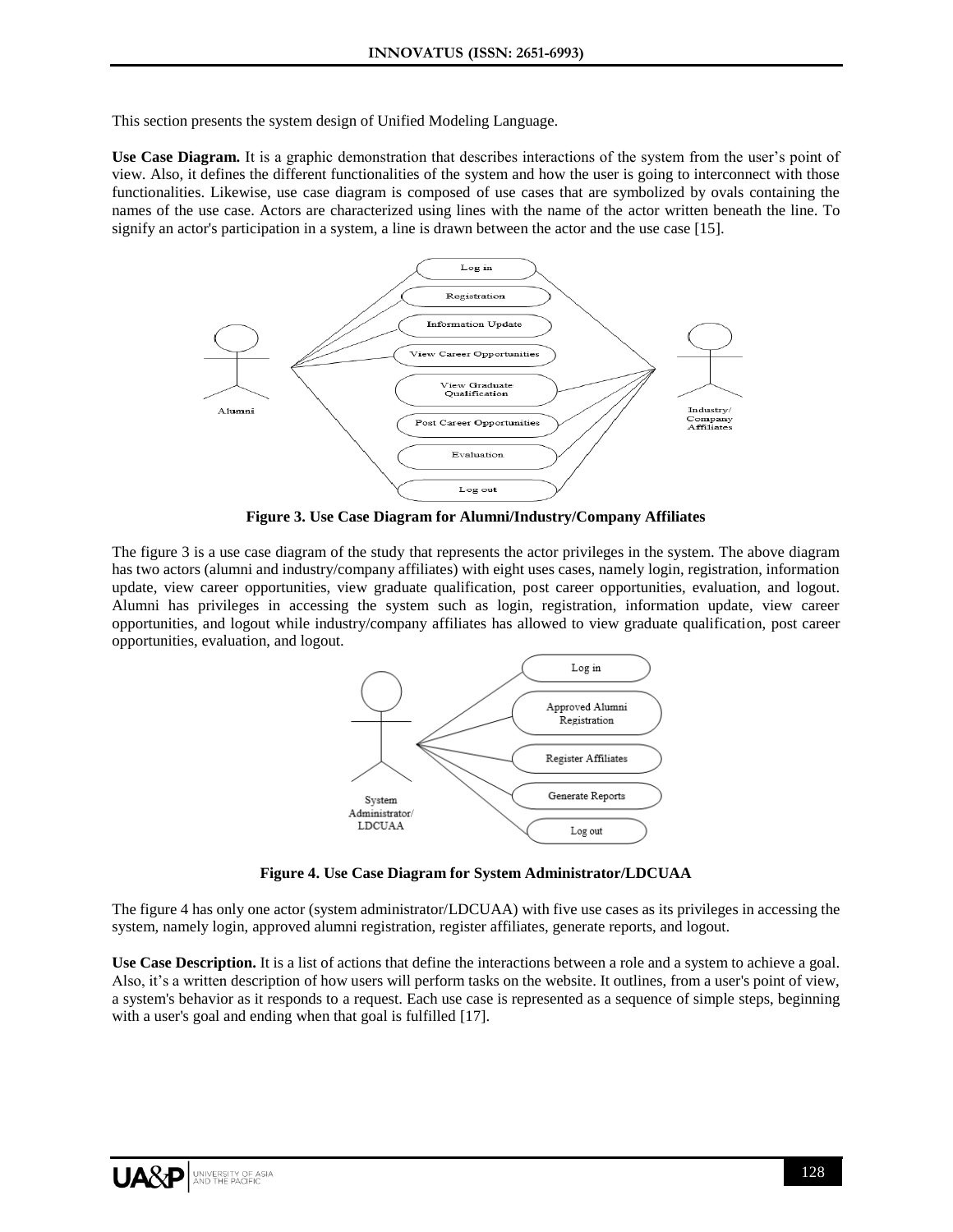| Use case name         | $Log-in$                                                                             |
|-----------------------|--------------------------------------------------------------------------------------|
| Actor                 | Alumni/Industry/Company Affiliates/System Administrator.                             |
| Description           | This use case is utilized by the actor to access the system.                         |
| Normal Flow           | 1) The actor invokes the use case by clicking the "Log-in" button.                   |
|                       | 2) The actor enters log-in name and password.                                        |
|                       | 3) The system validates and confirms the log-in name and password.                   |
|                       | 4.) Use case occurrence ends.                                                        |
| <b>Alternate Flow</b> | If log-in name or password is not correct, actor has to re-enter a correct user name |
|                       | or password.                                                                         |
| Precondition          | Actor must be registered in the system.                                              |
| Post-condition        | Actor can access the system or just exit the website.                                |
| Assumption            | Actor is on the website.                                                             |

#### **Table 1. Use Case Description for Log-in**

The table 1 represents a use case description for log-in. The actors (system administrator, alumni, industry, and company affiliates) will enter their ID Number and password in order to access the system. Their key-in ID Number and password will be matched to the registration table for system authentication. With the given privileges, the actor can enter the system.

**Graphical User Interface (GUI).** Allow the use of [icons](https://www.computerhope.com/jargon/i/icon.htm) or other visual indicators to interact with electronic devices, rather than using only text via the [command line](https://www.computerhope.com/jargon/c/commandi.htm) [3]. Also, it enables a person to communicate with a computer through the use of symbols, visual [metaphors,](https://www.merriam-webster.com/dictionary/metaphors) and pointing devices [7].



**Figure 5. System Dashboard** 

The system dashboard window shows the total number of registered graduates in the university, list of linkage companies and industries local, national and international, courses offered of the university in all areas, job requirements submitted by the different linkage companies, and the different skills of Liceo graduates which are useful for their employment.

# **CONCLUSIONS**

The completed online graduate tracer with mobile application helps facilitates the LDCU administration, LDCU graduates and its industry partners. With the new era of technology, the researchers firstly determine the basic information requirements both from the LDCU graduates and the industry partners to fill-in in the system needs. Secondly, design software architecture for the online graduate tracer for administration and future tracking of graduates purposes. Thirdly, the desire to match the skills and qualifications of graduates based on industry job requirements for graduates'/alumni job employment. Moreover, this helps in conducting the graduates' evaluation online such as work performance evaluation of the LDCU graduates.

# **RECOMMENDATIONS**

In order to determine the effectiveness of the online graduate tracer with a mobile application, there is a need to utilize the system as a website portal of the Liceo de Cagayan University Alumni Association (LDCUAA). Hence, it is recommended that the researchers may:

- 1. determine the vital/basic information of the LDCU graduates to supply the mobile application system needs.
- 2. design software for the online graduate tracer, thus, may also serve as a springboard for studies that may be done by future researchers.